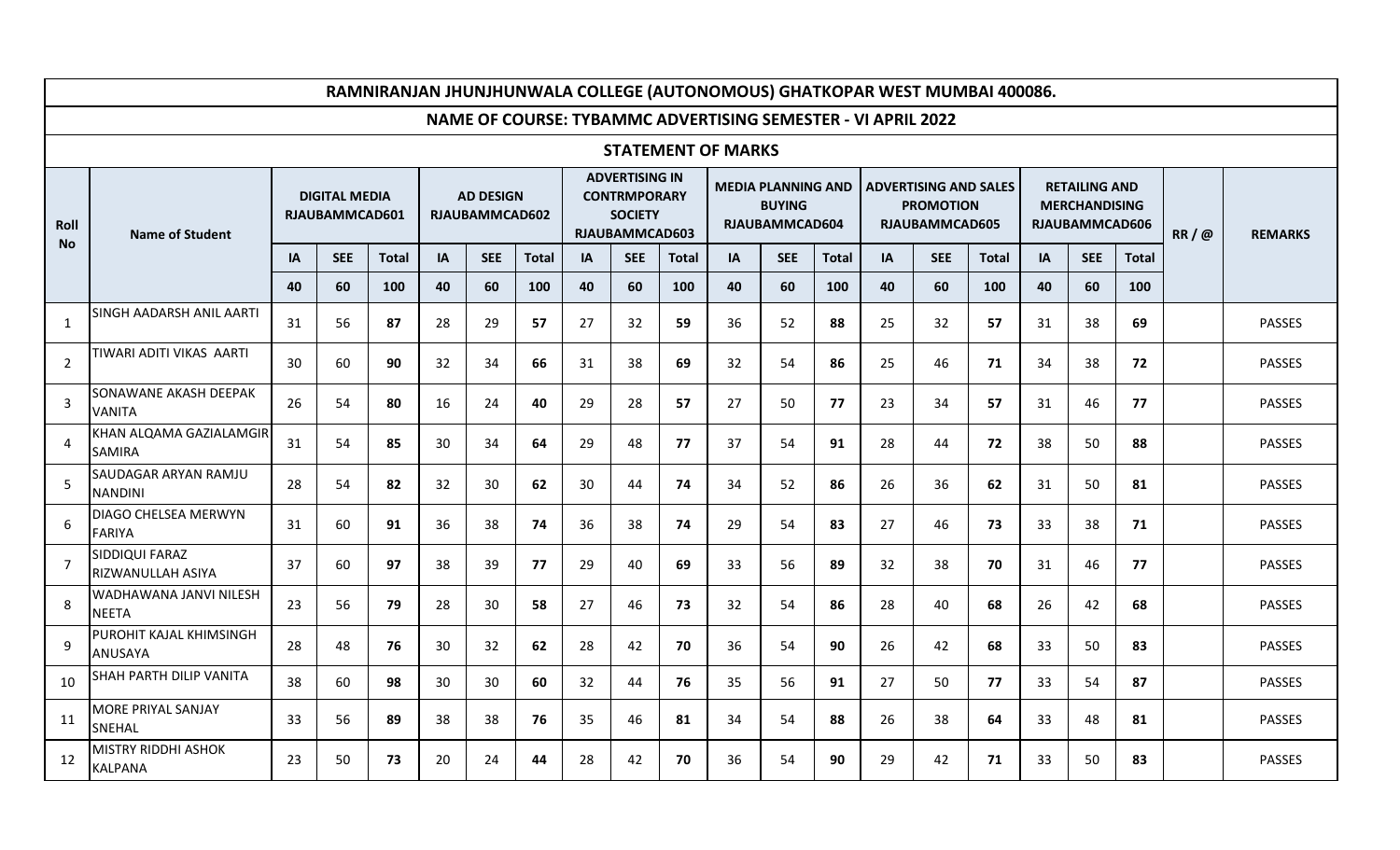|                   | RAMNIRANJAN JHUNJHUNWALA COLLEGE (AUTONOMOUS) GHATKOPAR WEST MUMBAI 400086. |                 |                                        |              |                                    |            |              |           |                                                                                         |              |                                                              |                                                              |              |    |                                                                    |              |    |                                                                |              |  |                |
|-------------------|-----------------------------------------------------------------------------|-----------------|----------------------------------------|--------------|------------------------------------|------------|--------------|-----------|-----------------------------------------------------------------------------------------|--------------|--------------------------------------------------------------|--------------------------------------------------------------|--------------|----|--------------------------------------------------------------------|--------------|----|----------------------------------------------------------------|--------------|--|----------------|
|                   |                                                                             |                 |                                        |              |                                    |            |              |           |                                                                                         |              | NAME OF COURSE: TYBAMMC ADVERTISING SEMESTER - VI APRIL 2022 |                                                              |              |    |                                                                    |              |    |                                                                |              |  |                |
|                   |                                                                             |                 |                                        |              |                                    |            |              |           |                                                                                         |              | <b>STATEMENT OF MARKS</b>                                    |                                                              |              |    |                                                                    |              |    |                                                                |              |  |                |
| Roll<br><b>No</b> | <b>Name of Student</b>                                                      |                 | <b>DIGITAL MEDIA</b><br>RJAUBAMMCAD601 |              | <b>AD DESIGN</b><br>RJAUBAMMCAD602 |            |              |           | <b>ADVERTISING IN</b><br><b>CONTRMPORARY</b><br><b>SOCIETY</b><br><b>RJAUBAMMCAD603</b> |              |                                                              | <b>MEDIA PLANNING AND</b><br><b>BUYING</b><br>RJAUBAMMCAD604 |              |    | <b>ADVERTISING AND SALES</b><br><b>PROMOTION</b><br>RJAUBAMMCAD605 |              |    | <b>RETAILING AND</b><br><b>MERCHANDISING</b><br>RJAUBAMMCAD606 |              |  | <b>REMARKS</b> |
|                   |                                                                             | IA              | <b>SEE</b>                             | <b>Total</b> | IA                                 | <b>SEE</b> | <b>Total</b> | <b>IA</b> | <b>SEE</b>                                                                              | <b>Total</b> | IA                                                           | <b>SEE</b>                                                   | <b>Total</b> | IA | <b>SEE</b>                                                         | <b>Total</b> | IA | <b>SEE</b>                                                     | <b>Total</b> |  |                |
|                   |                                                                             | 40              | 60                                     | 100          | 40                                 | 60         | 100          | 40        | 60                                                                                      | 100          | 40                                                           | 60                                                           | 100          | 40 | 60                                                                 | 100          | 40 | 60                                                             | 100          |  |                |
| 13                | <b>GHALOT ROHAN NARESH</b><br><b>KAVITA</b>                                 | <b>RESERVED</b> |                                        |              |                                    |            |              |           |                                                                                         |              |                                                              |                                                              |              |    |                                                                    |              |    |                                                                |              |  |                |
| 14                | <b>CHAVAN ROHIT SALIL</b><br><b>SHWETHA</b>                                 | 34              | 54                                     | 88           | 35                                 | 37         | 72           | 32        | 44                                                                                      | 76           | 36                                                           | 56                                                           | 92           | 30 | 42                                                                 | 72           | 34 | 48                                                             | 82           |  | <b>PASSES</b>  |
| 15                | <b>KHADYE RUDVESH SATISH</b><br>SAYALI                                      | 38              | 60                                     | 98           | 33                                 | 37         | 70           | 35        | 44                                                                                      | 79           | 35                                                           | 56                                                           | 91           | 32 | 50                                                                 | 82           | 33 | 54                                                             | 87           |  | <b>PASSES</b>  |
| 16                | SHINDE SAKSHI KAMLA<br><b>KAMLA</b>                                         | 31              | 56                                     | 87           | 32                                 | 34         | 66           | 31        | 44                                                                                      | 75           | 33                                                           | 56                                                           | 89           | 29 | 50                                                                 | 79           | 30 | 54                                                             | 84           |  | <b>PASSES</b>  |
| 17                | <b>GUPTA SANTOSH MOHANLAL</b><br><b>SHAKUNTALA</b>                          | 29              | 56                                     | 85           | 16                                 | 24         | 40           | 29        | 48                                                                                      | 77           | 32                                                           | 54                                                           | 86           | 26 | 48                                                                 | 74           | 30 | 46                                                             | 76           |  | <b>PASSES</b>  |
| 18                | PRADHAN SHRISTI SARAJ<br><b>MANJU</b>                                       | 28              | 54                                     | 82           | 27                                 | 30         | 57           | 28        | 36                                                                                      | 64           | 35                                                           | 54                                                           | 89           | 24 | 36                                                                 | 60           | 33 | 52                                                             | 85           |  | <b>PASSES</b>  |
| 19                | <b>GAIKWAD SHUBHANGI</b><br><b>MANSINGH SHEETAL</b>                         | 36              | 52                                     | 88           | 28                                 | 28         | 56           | 28        | 36                                                                                      | 64           | 28                                                           | 52                                                           | 80           | 27 | 48                                                                 | 75           | 25 | 38                                                             | 63           |  | <b>PASSES</b>  |
| 20                | SHIRSAT SIDDHARTH<br><b>GAUTAM ANITA</b>                                    | 28              | 60                                     | 88           | 34                                 | 37         | 71           | 30        | 40                                                                                      | 70           | 33                                                           | 56                                                           | 89           | 31 | 24                                                                 | 55           | 30 | 44                                                             | 74           |  | <b>PASSES</b>  |
| 21                | TRIPATHI SIDDHI AVDESH<br><b>BINDU</b>                                      | 28              | 48                                     | 76           | 28                                 | 30         | 58           | 28        | 42                                                                                      | 70           | 35                                                           | 54                                                           | 89           | 25 | 42                                                                 | 67           | 33 | 52                                                             | 85           |  | <b>PASSES</b>  |
| 22                | PANDIT VAISHNAVI GANESH<br><b>SAMIKSHA</b>                                  | 30              | 56                                     | 86           | 26                                 | 27         | 53           | 28        | 42                                                                                      | 70           | 35                                                           | 48                                                           | 83           | 23 | 32                                                                 | 55           | 31 | 48                                                             | 79           |  | <b>PASSES</b>  |
| 23                | VERMA VIKAS VALMIK<br><b>URMILADEVI</b>                                     | 26              | 58                                     | 84           | 28                                 | 30         | 58           | 29        | 42                                                                                      | 71           | 36                                                           | 52                                                           | 88           | 31 | 40                                                                 | 71           | 35 | 56                                                             | 91           |  | <b>PASSES</b>  |
| 24                | TIWARI VINITA INDRAKUMAR<br><b>PAVITRI</b>                                  | 26              | 54                                     | 80           | 29                                 | 30         | 59           | 29        | 46                                                                                      | 75           | 32                                                           | 54                                                           | 86           | 29 | 44                                                                 | 73           | 21 | 44                                                             | 65           |  | <b>PASSES</b>  |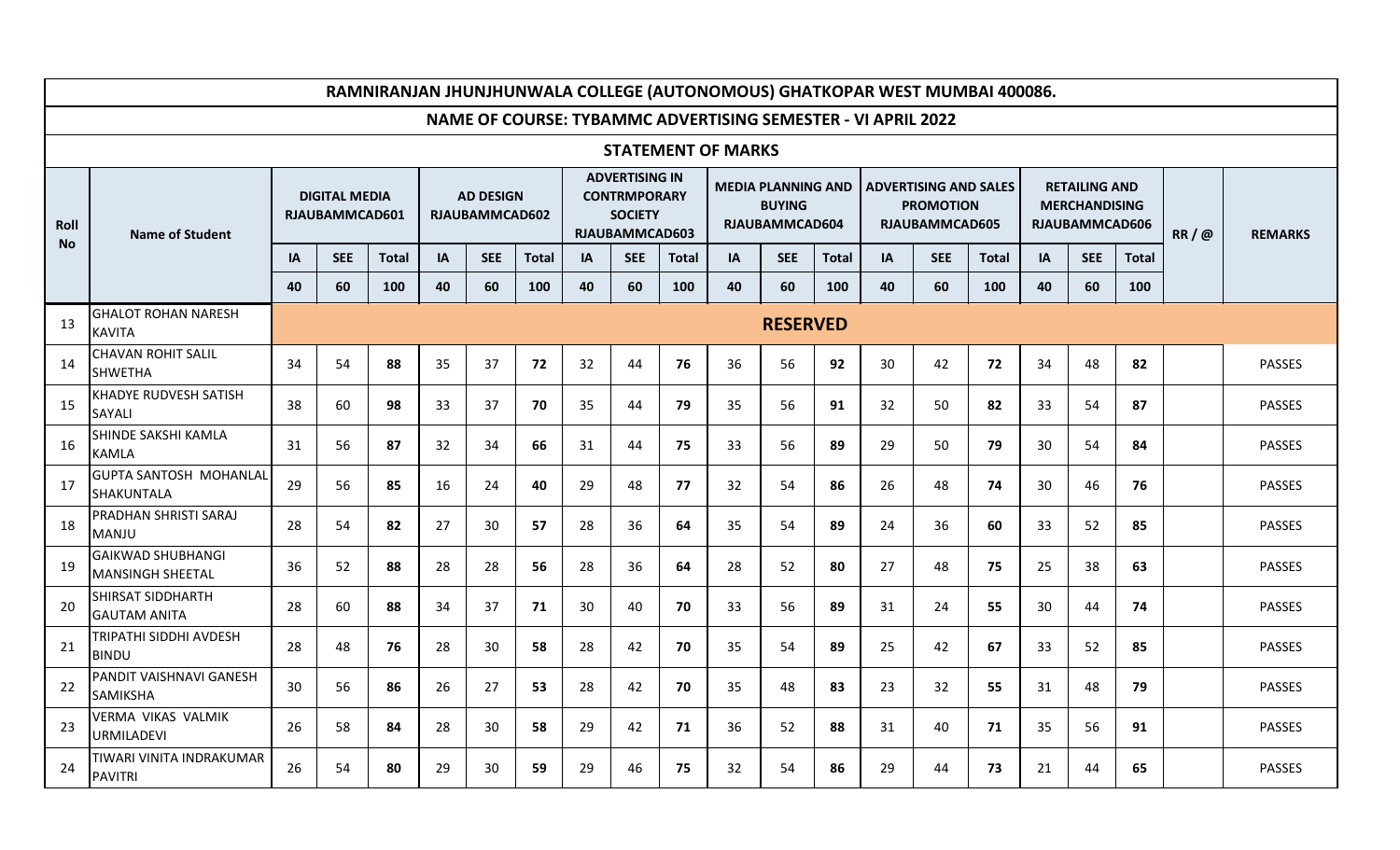|                   | RAMNIRANJAN JHUNJHUNWALA COLLEGE (AUTONOMOUS) GHATKOPAR WEST MUMBAI 400086. |                                        |                 |              |                                    |            |              |    |                                                                                         |              |                           |                                                              |              |                                                              |                                                                    |              |    |                                                                |              |  |                |
|-------------------|-----------------------------------------------------------------------------|----------------------------------------|-----------------|--------------|------------------------------------|------------|--------------|----|-----------------------------------------------------------------------------------------|--------------|---------------------------|--------------------------------------------------------------|--------------|--------------------------------------------------------------|--------------------------------------------------------------------|--------------|----|----------------------------------------------------------------|--------------|--|----------------|
|                   |                                                                             |                                        |                 |              |                                    |            |              |    |                                                                                         |              |                           |                                                              |              | NAME OF COURSE: TYBAMMC ADVERTISING SEMESTER - VI APRIL 2022 |                                                                    |              |    |                                                                |              |  |                |
|                   |                                                                             |                                        |                 |              |                                    |            |              |    |                                                                                         |              | <b>STATEMENT OF MARKS</b> |                                                              |              |                                                              |                                                                    |              |    |                                                                |              |  |                |
| Roll<br><b>No</b> | <b>Name of Student</b>                                                      | <b>DIGITAL MEDIA</b><br>RJAUBAMMCAD601 |                 |              | <b>AD DESIGN</b><br>RJAUBAMMCAD602 |            |              |    | <b>ADVERTISING IN</b><br><b>CONTRMPORARY</b><br><b>SOCIETY</b><br><b>RJAUBAMMCAD603</b> |              |                           | <b>MEDIA PLANNING AND</b><br><b>BUYING</b><br>RJAUBAMMCAD604 |              |                                                              | <b>ADVERTISING AND SALES</b><br><b>PROMOTION</b><br>RJAUBAMMCAD605 |              |    | <b>RETAILING AND</b><br><b>MERCHANDISING</b><br>RJAUBAMMCAD606 |              |  | <b>REMARKS</b> |
|                   |                                                                             | IA                                     | <b>SEE</b>      | <b>Total</b> | IA                                 | <b>SEE</b> | <b>Total</b> | IA | <b>SEE</b>                                                                              | <b>Total</b> | <b>IA</b>                 | <b>SEE</b>                                                   | <b>Total</b> | <b>IA</b>                                                    | <b>SEE</b>                                                         | <b>Total</b> | IA | <b>SEE</b>                                                     | <b>Total</b> |  |                |
|                   |                                                                             | 40                                     | 60              | 100          | 40                                 | 60         | 100          | 40 | 60                                                                                      | 100          | 40                        | 60                                                           | 100          | 40                                                           | 60                                                                 | 100          | 40 | 60                                                             | 100          |  |                |
| 25                | <b>WALKE VIRAJ RAVINDRA</b><br><b>PRAFULLA</b>                              | 33                                     | 58              | 91           | 32                                 | 34         | 66           | 28 | 44                                                                                      | 72           | 35                        | 54                                                           | 89           | 27                                                           | 36                                                                 | 63           | 27 | 52                                                             | 79           |  | <b>PASSES</b>  |
| 26                | RANA SHIVAM SINGH<br>JAYANDER SINGH MEENA                                   | 25                                     | 58              | 83           | 25                                 | 25         | 50           | 28 | 36                                                                                      | 64           | 33                        | 54                                                           | 87           | 25                                                           | 34                                                                 | 59           | 25 | 56                                                             | 81           |  | <b>PASSES</b>  |
| 27                | RAGHUNATH HRUTIK BOBALE<br><b>SARITA RAGHUNATH BOBALE</b>                   | 26                                     | 56              | 82           | 18                                 | 24         | 42           | 28 | 42                                                                                      | 70           | 25                        | 52                                                           | 77           | 20                                                           | 40                                                                 | 60           | 26 | 48                                                             | 74           |  | <b>PASSES</b>  |
| 28                | <b>MANE APEKSHA SACHIN</b><br><b>SUVARNA</b>                                |                                        | <b>RESERVED</b> |              |                                    |            |              |    |                                                                                         |              |                           |                                                              |              |                                                              |                                                                    |              |    |                                                                |              |  |                |
| 29                | <b>TORANE MANASI</b><br><b>GHANSHYAM UJWALA</b>                             | 29                                     | 58              | 87           | 28                                 | 32         | 60           | 30 | 44                                                                                      | 74           | 34                        | 54                                                           | 88           | 28                                                           | 38                                                                 | 66           | 29 | 44                                                             | 73           |  | <b>PASSES</b>  |
| 30                | MISHRA ASHOUTOSH<br><b>INDRAKUMAR SUDHA</b>                                 | 28                                     | 54              | 82           | 32                                 | 32         | 64           | 30 | 36                                                                                      | 66           | 34                        | 54                                                           | 88           | 24                                                           | 32                                                                 | 56           | 33 | 52                                                             | 85           |  | PASSES         |
| 31                | <b>GUPTA SUNAINA PRAMOD</b><br><b>MADHURI</b>                               | 27                                     | 44              | 71           | 23                                 | 25         | 48           | 31 | 36                                                                                      | 67           | 34                        | 56                                                           | 90           | 25                                                           | 42                                                                 | 67           | 26 | 46                                                             | 72           |  | <b>PASSES</b>  |
| 32                | SHAIKH ARSHAD SAMIULLAH<br><b>ZULEKHA</b>                                   | 32                                     | 58              | 90           | 26                                 | 28         | 54           | 30 | 46                                                                                      | 76           | 32                        | 56                                                           | 88           | 29                                                           | 50                                                                 | 79           | 30 | 52                                                             | 82           |  | <b>PASSES</b>  |
| 33                | CHAURASIYA MANISH HARI<br><b>KRISHNA KAMLA</b>                              | 26                                     | 56              | 82           | 26                                 | 28         | 54           | 29 | 46                                                                                      | 75           | 33                        | 54                                                           | 87           | 29                                                           | 42                                                                 | 71           | 22 | 46                                                             | 68           |  | <b>PASSES</b>  |
| 34                | PRAJAPATI MONIKA<br><b>TEJBAHADUR RITA</b>                                  | 23                                     | 52              | 75           | 18                                 | 24         | 42           | 27 | 40                                                                                      | 67           | 25                        | 54                                                           | 79           | 23                                                           | 18                                                                 | 41           | 22 | 38                                                             | 60           |  | <b>PASSES</b>  |
| 35                | <b>SHAIKH MUZNA</b><br>FAIYAZUDDIN SHAMIM                                   | 32                                     | 58              | 90           | 29                                 | 24         | 53           | 27 | 44                                                                                      | 71           | 33                        | 56                                                           | 89           | 30                                                           | 50                                                                 | 80           | 30 | 50                                                             | 80           |  | <b>PASSES</b>  |
| 36                | SHAH UZMANAAZ<br>MEHMOOD SHAMSHUNNISA                                       | 39                                     | 58              | 97           | 30                                 | 27         | 57           | 30 | 44                                                                                      | 74           | 32                        | 56                                                           | 88           | 29                                                           | 48                                                                 | 77           | 30 | 52                                                             | 82           |  | <b>PASSES</b>  |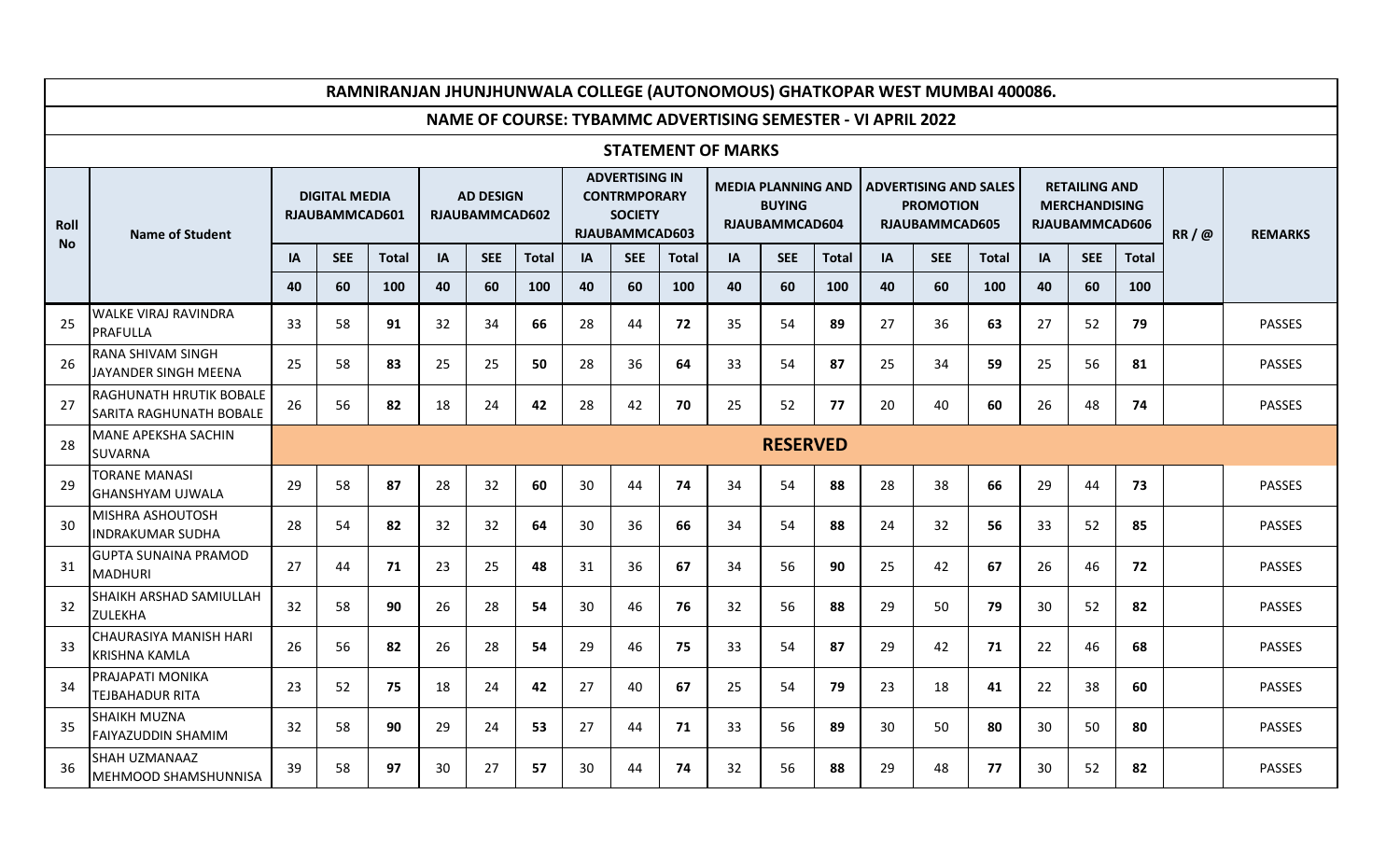|                   | RAMNIRANJAN JHUNJHUNWALA COLLEGE (AUTONOMOUS) GHATKOPAR WEST MUMBAI 400086. |                                        |            |              |                                           |            |              |    |                                                                                         |              |                           |                                                              |              |                                                                    |            |              |    |                                                                |              |      |                |
|-------------------|-----------------------------------------------------------------------------|----------------------------------------|------------|--------------|-------------------------------------------|------------|--------------|----|-----------------------------------------------------------------------------------------|--------------|---------------------------|--------------------------------------------------------------|--------------|--------------------------------------------------------------------|------------|--------------|----|----------------------------------------------------------------|--------------|------|----------------|
|                   |                                                                             |                                        |            |              |                                           |            |              |    |                                                                                         |              |                           |                                                              |              | NAME OF COURSE: TYBAMMC ADVERTISING SEMESTER - VI APRIL 2022       |            |              |    |                                                                |              |      |                |
|                   |                                                                             |                                        |            |              |                                           |            |              |    |                                                                                         |              | <b>STATEMENT OF MARKS</b> |                                                              |              |                                                                    |            |              |    |                                                                |              |      |                |
| Roll<br><b>No</b> | <b>Name of Student</b>                                                      | <b>DIGITAL MEDIA</b><br>RJAUBAMMCAD601 |            |              | <b>AD DESIGN</b><br><b>RJAUBAMMCAD602</b> |            |              |    | <b>ADVERTISING IN</b><br><b>CONTRMPORARY</b><br><b>SOCIETY</b><br><b>RJAUBAMMCAD603</b> |              |                           | <b>MEDIA PLANNING AND</b><br><b>BUYING</b><br>RJAUBAMMCAD604 |              | <b>ADVERTISING AND SALES</b><br><b>PROMOTION</b><br>RJAUBAMMCAD605 |            |              |    | <b>RETAILING AND</b><br><b>MERCHANDISING</b><br>RJAUBAMMCAD606 |              | RR/@ | <b>REMARKS</b> |
|                   |                                                                             | IA                                     | <b>SEE</b> | <b>Total</b> | IA                                        | <b>SEE</b> | <b>Total</b> | IA | <b>SEE</b>                                                                              | <b>Total</b> | IA                        | <b>SEE</b>                                                   | <b>Total</b> | IA                                                                 | <b>SEE</b> | <b>Total</b> | IA | <b>SEE</b>                                                     | <b>Total</b> |      |                |
|                   |                                                                             | 40                                     | 60         | 100          | 40                                        | 60         | 100          | 40 | 60                                                                                      | 100          | 40                        | 60                                                           | 100          | 40                                                                 | 60         | 100          | 40 | 60                                                             | 100          |      |                |
| 37                | <b>GUPTA DIVYA PRAMOD RITA</b>                                              | 24                                     | 46         | 70           | 21                                        | 24         | 45           | 28 | 44                                                                                      | 72           | 34                        | 52                                                           | 86           | 25                                                                 | 40         | 65           | 35 | 48                                                             | 83           |      | <b>PASSES</b>  |
| 38                | VISHWAKARMA JASWANT<br><b>RAMNAYAN UMA</b>                                  | 19                                     | 34         | 53           | 25                                        | 24         | 49           | 28 | 34                                                                                      | 62           | 20                        | 40                                                           | 60           | 15                                                                 | 25         | 40           | 23 | 44                                                             | 67           |      | <b>PASSES</b>  |
| 39                | <b>BRID SARTHAK SANTOSH</b><br><b>SAKSHI</b>                                | 37                                     | 60         | 97           | 31                                        | 33         | 64           | 36 | 44                                                                                      | 80           | 35                        | 56                                                           | 91           | 34                                                                 | 50         | 84           | 33 | 54                                                             | 87           |      | <b>PASSES</b>  |
| 40                | SHASHANK<br>CHANDRASHEKHAR                                                  | 27                                     | 54         | 81           | 20                                        | 24         | 44           | 27 | 36                                                                                      | 63           | 35                        | 52                                                           | 87           | 24                                                                 | 30         | 54           | 31 | 50                                                             | 81           |      | <b>PASSES</b>  |
| 41                | YADAV MIHIR SHIVPAT<br><b>SUSHILA</b>                                       | 25                                     | 58         | 83           | 16                                        | 24         | 40           | 27 | 48                                                                                      | 75           | 29                        | 54                                                           | 83           | 25                                                                 | 32         | 57           | 25 | 52                                                             | 77           |      | <b>PASSES</b>  |
| 42                | PRADHAN ANIL ARUN<br><b>PUSHPA</b>                                          | 28                                     | 54         | 82           | 22                                        | 24         | 46           | 29 | 36                                                                                      | 65           | 34                        | 52                                                           | 86           | 25                                                                 | 34         | 59           | 24 | 50                                                             | 74           |      | <b>PASSES</b>  |
| 43                | <b>CHAVAN SEJAL SUNIL</b><br><b>ARCHANA</b>                                 | 39                                     | 54         | 93           | 30                                        | 34         | 64           | 37 | 34                                                                                      | 71           | 37                        | 48                                                           | 85           | 30                                                                 | 46         | 76           | 32 | 48                                                             | 80           |      | <b>PASSES</b>  |
| 44                | SHARMA PRIYANSHI SHYAM<br><b>BIHARI MINA</b>                                | 31                                     | 58         | 89           | 27                                        | 29         | 56           | 29 | 44                                                                                      | 73           | 34                        | 48                                                           | 82           | 26                                                                 | 36         | 62           | 26 | 52                                                             | 78           |      | PASSES         |
| 45                | AGRAHARI ROHIT MITHULAL<br><b>POONAM</b>                                    | 28                                     | 56         | 84           | 18                                        | 24         | 42           | 29 | 42                                                                                      | 71           | 26                        | 50                                                           | 76           | 26                                                                 | 36         | 62           | 33 | 38                                                             | 71           |      | <b>PASSES</b>  |
| 46                | <b>KARALE ONKAR ABHAY</b><br><b>ASHWINI</b>                                 | 20                                     | 56         | 76           | 16                                        | 18         | 34           | 28 | 44                                                                                      | 72           | 26                        | 54                                                           | 80           | 22                                                                 | 44         | 66           | 26 | 48                                                             | 74           | @6   | <b>PASSES</b>  |
| 47                | MISHRA ADARSH DINESH<br><b>MAMTA</b>                                        | 29                                     | 56         | 85           | 22                                        | 24         | 46           | 29 | 44                                                                                      | 73           | 33                        | 52                                                           | 85           | 26                                                                 | 44         | 70           | 23 | 46                                                             | 69           |      | <b>PASSES</b>  |
| 48                | KOKU RUPALI RAKESH<br><b>KALPANA</b>                                        | 25                                     | 58         | 83           | 25                                        | 24         | 49           | 29 | 36                                                                                      | 65           | 34                        | 54                                                           | 88           | 24                                                                 | 30         | 54           | 26 | 50                                                             | 76           |      | <b>PASSES</b>  |